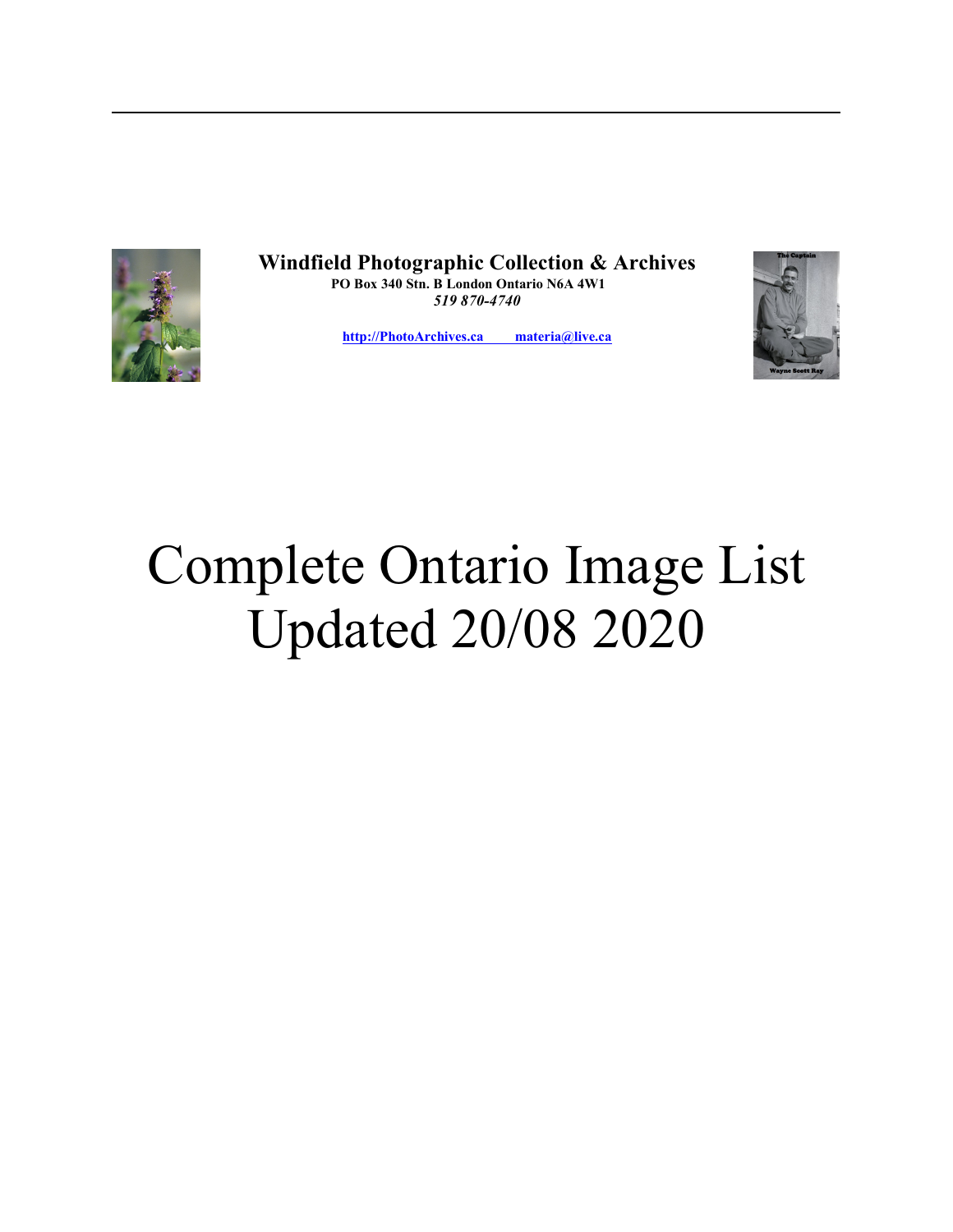| <b>Photo Titles</b><br>2019                                              |                 | $#$ of Images  |           | Size $300+$ dpi Photographer |                             |
|--------------------------------------------------------------------------|-----------------|----------------|-----------|------------------------------|-----------------------------|
| Antique Photo Albums Glass Plates Magic Lantern Slides                   |                 |                |           |                              |                             |
|                                                                          |                 |                |           |                              |                             |
| 1888 Glass Plates London England                                         |                 | 12             |           | 6.33 Mb                      | Found Unk                   |
| 1900 Glass Plates USA                                                    |                 | 17             |           | 4.79 Mb                      | Found Unk                   |
| 1900 Magic Lantern Slides Toronto                                        |                 | 51             |           | 28.6                         | D. McDonald                 |
| Toronto 1938                                                             |                 | 97             |           | 175 Mb                       | Found Unk                   |
| Ontario 1930                                                             |                 | 79             |           | 48.5 Mb                      | Ernie Wilson                |
| Ontario 1933-1943Summer Camp                                             |                 | 145            |           | 72.4                         | <b>Ryerson College Camp</b> |
| Ontario 1940 Wedding Album                                               |                 | 49             |           | 33.8 Mb                      | Elsie Loose Dunn            |
| Ontario 1943-1961 Across Canada                                          |                 | 213            |           | 126 Mb                       | Found Unk                   |
| Ontario 1956                                                             |                 | 100            |           | 64.6 Mb                      | Found Unk                   |
| Ontario Cement Plant 1960's                                              |                 | 5              |           | 10.4 Mb                      | Found Unk                   |
| Ontario Farmland 1960's                                                  |                 | 20             |           | 37.6 Mb                      | Found Unk                   |
| Ontario Orr Family wedding 1950's                                        |                 | 293            |           | 377 Mb                       | Orr's                       |
|                                                                          |                 | 12             |           | 23.4                         | Found Unk                   |
| London Church 1960's                                                     |                 |                |           | 68.5 Mb                      |                             |
| London Ontario 1980's<br>100's                                           |                 | Contact sheets |           |                              | Mt St Joseph's              |
| Ontario UWO Observatory 1960's                                           |                 | $\overline{4}$ |           | 7.4 Mb                       | Unk                         |
| Beamsville Apple Orchard 1945                                            |                 | $11 +$         | Wikipedia | 24.6 Mb                      | Alfred Pekham               |
| <b>Emcee Comic Dictionary 1940</b>                                       |                 | 20             | Wikipedia | 26.6 Mb                      | DC Frankl                   |
| Pabst Blue Ribbon Café Menu 1946                                         |                 | $\overline{7}$ | Wikipedia | 66.7 Mb                      | C. Ray                      |
| SS Barbara 1936 Cruise                                                   |                 | 40             | Wikipedia | 50.1 Mb                      | William S. Bigelow          |
| von der Recke album 1884                                                 |                 | 283            | Wikipedia | 949 Mb                       | Mr. Von der Recke           |
|                                                                          |                 |                |           |                              |                             |
| Ed Phelps Collection of Bob Lauder family: 1980s/90's prints & Negatives |                 |                |           |                              |                             |
|                                                                          |                 | 84             |           |                              |                             |
|                                                                          | Birds & Animals |                |           | 486 Mb                       | <b>Bob Lauder</b>           |
| Black & Whites                                                           |                 | 25             |           | 165 Mb                       | <b>Bob Lauder</b>           |
| <b>Briscoe House London</b>                                              |                 | 34             |           | 257 Mb                       | <b>Bob Lauder</b>           |
| <b>Family Misc</b>                                                       |                 | 122            |           | 996 Mb                       | <b>Bob Lauder</b>           |
| Flowers & Trees                                                          |                 | 16             |           | 179 Mb                       | <b>Bob Lauder</b>           |
| Goderich Ontario                                                         |                 | 21             |           | 163 Mb                       | <b>Bob Lauder</b>           |
| Long Sault Ontario                                                       |                 | 27             |           | 237 Mb                       | <b>Bob Lauder</b>           |
| Morton's Point Ontario 1989-1990                                         |                 | 475            |           | 3.70 Gb                      | <b>Bob Lauder</b>           |
| Nathan Phillips Square                                                   |                 | 27             |           | 175 Mb                       | <b>Bob Lauder</b>           |
| North Bay Ontario                                                        |                 | 32             |           | 233 Mb                       | <b>Bob Lauder</b>           |
| <b>Ontario Misc</b>                                                      |                 | 39             |           | 79 Mb                        | <b>Bob Lauder</b>           |
| Calgary Olympics 1988                                                    |                 | 48             |           | 311 Mb                       | <b>Bob Lauder</b>           |
| London Springbank Park 1987                                              |                 | 57             |           | 436 Mb                       | <b>Bob Lauder</b>           |
| <b>Straubs Beach Ontario</b>                                             |                 | 82             |           | 663 Mb                       | <b>Bob Lauder</b>           |
| Tobermory Ontario 1989                                                   |                 | 31             |           | 258 Mb                       | <b>Bob Lauder</b>           |
| East Indian Wedding London 2018                                          |                 | 99             |           | 304 Mb                       | Found Unk                   |
| Eyes & other body parts                                                  |                 | 34             |           | 54.9 Mb                      | Morgan, Ray et al           |
| Jamaica 1969                                                             |                 | 40             |           | 167 Mb                       | W Ray                       |
| Neon Signs                                                               |                 | 50             |           | 16.8                         | Jimmy                       |
| Birth of a Volcano<br>Sea Shepard                                        |                 | 38             |           | 11.4 Mb                      | Paul Watson                 |
| Swiza Watch                                                              |                 | 9              |           | 1.4 Mb                       | W Ray                       |
| Sunsets Public domain                                                    |                 | 32             |           | 11 Mb                        | Unk                         |
|                                                                          |                 |                |           |                              |                             |